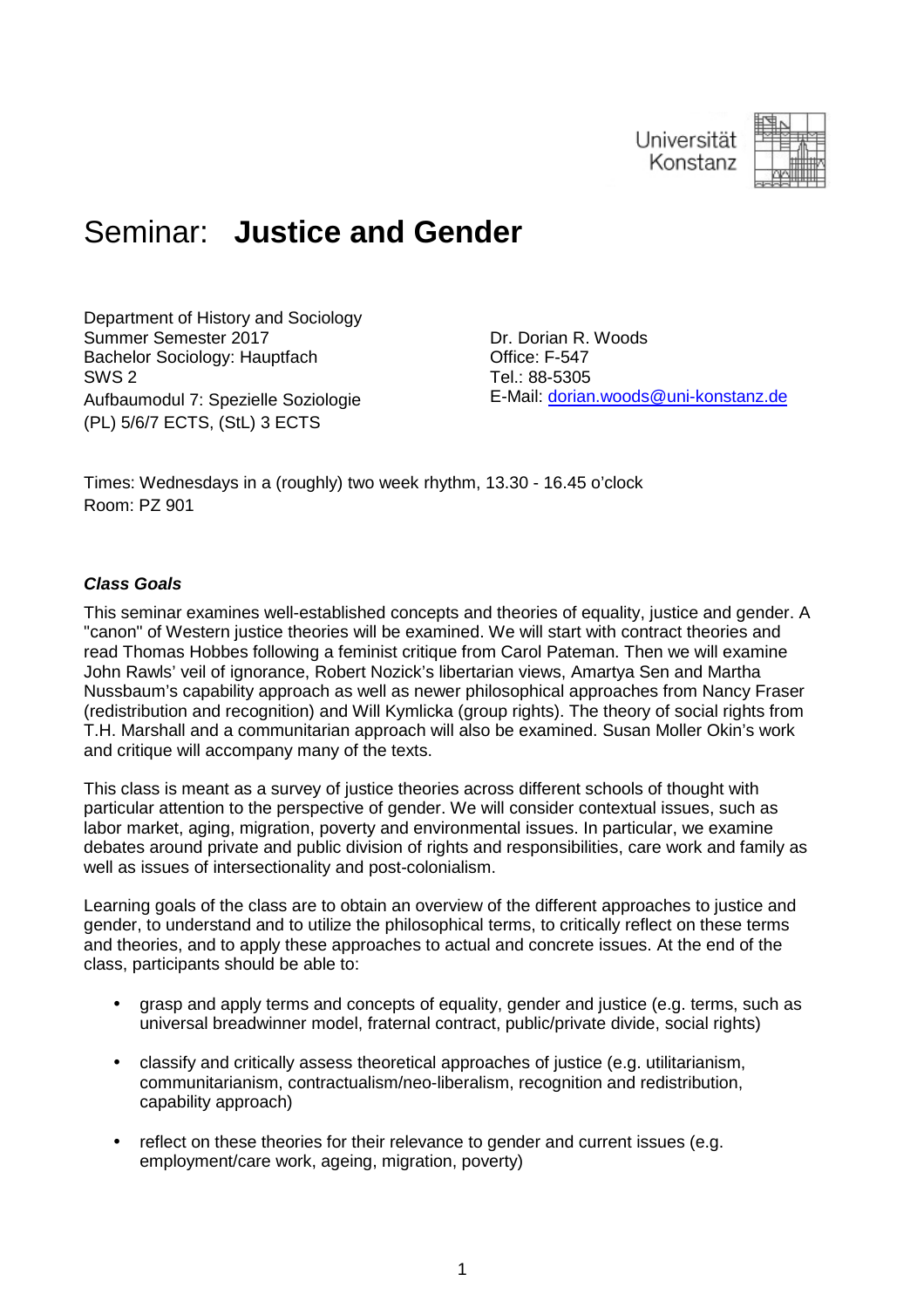#### **Requirements for a "Schein"**

A grade will be awarded to students who attend class regularly, prepare and organize a learning unit from one of the topics of the seminar (with presentation and discussion management) for 3 credits on a pass/fail basis. Those students who need 5 or 6 credits with a grade will additionally need to write an exam. For those preferring to write a paper instead of an exam (or if 7 credits are required, or if you need 3 credits for a grade), please contact the instructor individually. Should a final grade be between two grades and the student has regularly participated in class discussions, their final grade will be rounded up. An attendance list is kept for accuracy.

The requirements of the class are described in detail as follows:

1. Organization of learning unit (50% of grade for 5/6 credits or 100% for 3 credits)

Students are expected to choose a class meeting and prepare readings as well as direct class discussions for this learning unit. The presenter(s) are required to review the material and their presentation with me one week in advance of their prepared class. There is roughly 60 minutes for both the presentation and discussion. Student groups are responsible for preparing a thoughtful, creative and critical presentation of the material. Please do not only summarize the readings for the presentation, but assume that the class has read the material. The prepared class meeting should entail a creative approach to the topic, for example, interesting prepared discussion questions or prepared group work. The discussion should deepen and compliment the topic: In order to achieve this, it is best to think through the aims and learning goals for the presentation and choose the discussion questions accordingly. A preparatory meeting with me is mandatory and should be scheduled a week in advance of the presentation. Please contact me for an appointment and send me a presentation outline by mail. For more information on evaluation criteria see my evaluation sheet uploaded on Ilias in the "organization" folder.

2. Exam (50% of the grade for 5/6 ECTS)

At the end of the seminar there will be an exam for 5/6 ECTS. The time frame for the exam will be 1 ½ hours and take place in the classroom on the last day of scheduled classes. The exam will consist of both concepts and discussion questions covered in the seminar. Students are welcome to develop a glossary of terms as we go along to prepare for the exam. Regular attendance and participation is crucial because often the subtleties of meanings will come out in class discussions. If discussion questions from presenting students are especially fruitful in highlighting terms or critically dealing with controversies in the theories or critically viewing current issues in light of the theories, I will consider these questions for the actual exam. The second to last session will involve a summary of the seminar and a Q&A opportunity for exam preparation.

#### **Required Readings**

Texts marked with a star (\*) are required readings for all participants of the seminar. Unmarked texts are additional optional literature for those who prepare presentations. However, all students will profit from reading these texts for in depth discussions and better understanding of the topics. The literature will be available on the learning platform "Ilias" and German translations are available for most of the classic texts. The password for the course is:

JGS2017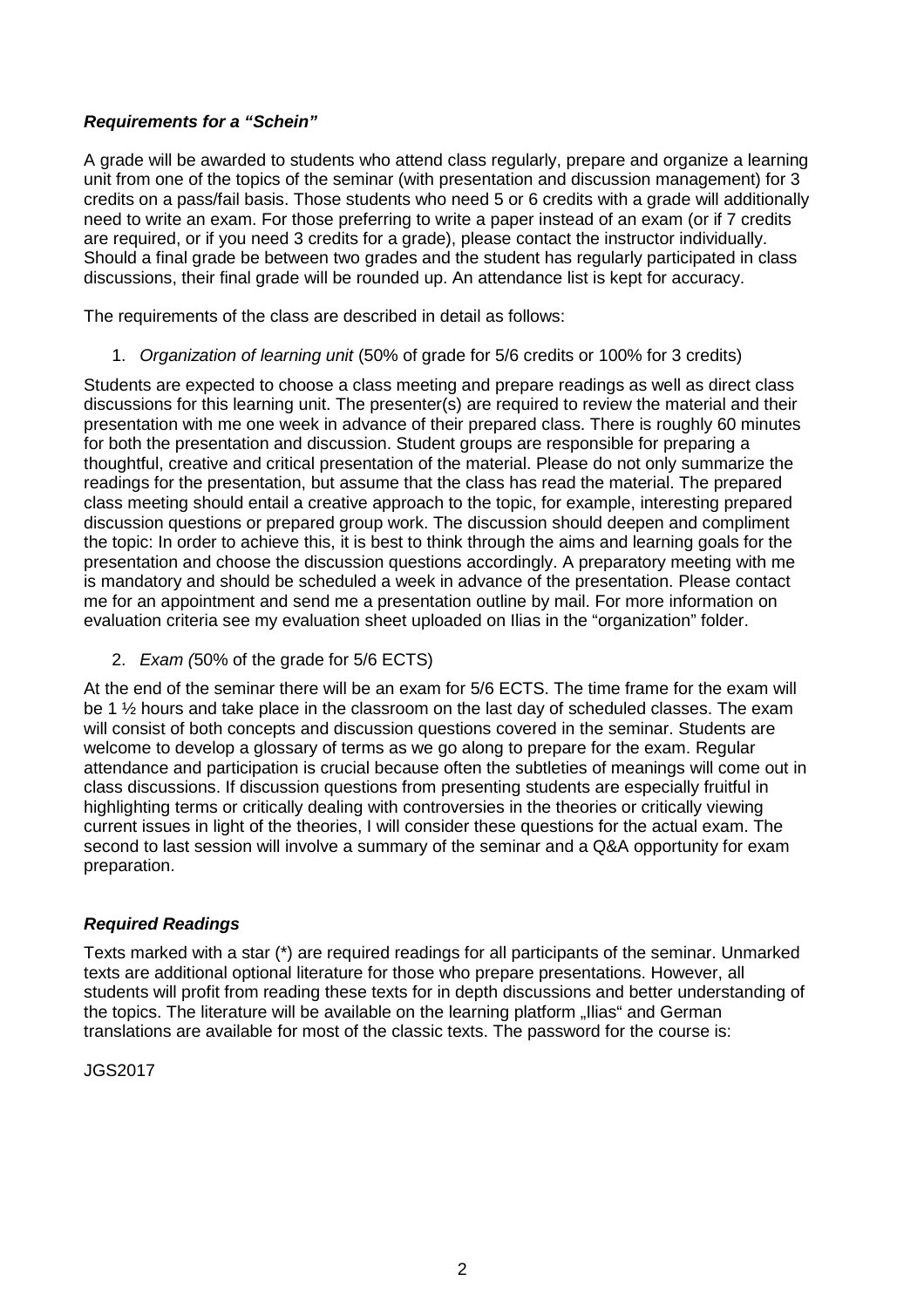# **1. Session 26.04.17 Introduction and overview**

#### **1A/B. Introduction and overview**

#### Guiding questions

What are the main goals of the class? What are the class requirements and how has the instructor chosen the literature on the syllabus? What are the main themes in modern equality and justice discourses?

#### **Concepts**

Equality, justice, gender

#### **Literature**

Benhabib, Seyla (1986): The generalized and the concrete other: The Kohlberg-Gilligan controversy and feminist theory. In: Praxis International 5:4 January, 402-424.

Recommended for an overview of concepts, authors and schools of thought is the encyclopedia Stanford Encyclopedia of Philosophy, online: http://plato.stanford.edu/

# **2. Session 03.05.2017 Methods of conceptualizing justice, social contract theory, distribution of presentation topics**

#### **2A/B. Social contract theory**

#### Guiding questions

How does Hobbes view humanity and what are some reasons why people would choose to live together under one ruler? What sort of social contract does Hobbes see as inevitable for a civilized society? How does Pateman describe the historical development of social contract theory? What do contracts between fathers and contracts between brothers mean to her? What does she express regarding the private sphere, self-interest and socialization?

#### **Concepts**

Social contract theory, patriarchy

#### **Literature**

\*Pateman, Carol (2006): The Fraternal Social Contract. In: Goodin, Robert E. and Pettit, Philip. Contemporary Political Philosophy. 2d. Edition. An Anthology. Blackwell Publishing Ltd, pp. 73-87.

\*Hobbes, Thomas (1651): Chapter 14. Of the first and second laws, and of contracts. In: Hobbes, Thomas. Leviathan. The Matter, Forme and Power of a Commonwealth Ecclesiastical and Civil London, Text as PDF: pp. 90-100.

Hirschmann, N. and J. Wright (eds.): 2012, Feminist Interpretations of Thomas Hobbes, University Park: Pennsylvania State University Press (various chapters, but especially the introduction).

# **3. Session 17.05.17 The liberal position, utilitarianism and gender**

#### **3A. The liberal position (and the utilitarian position)**

#### Guiding questions

Take a look at the entry for "utilitarianism" in the Stanford Encyclopedia of Philosophy: What does utilitarianism say about happiness and social justice? How does Rawls criticize utilitarianism? How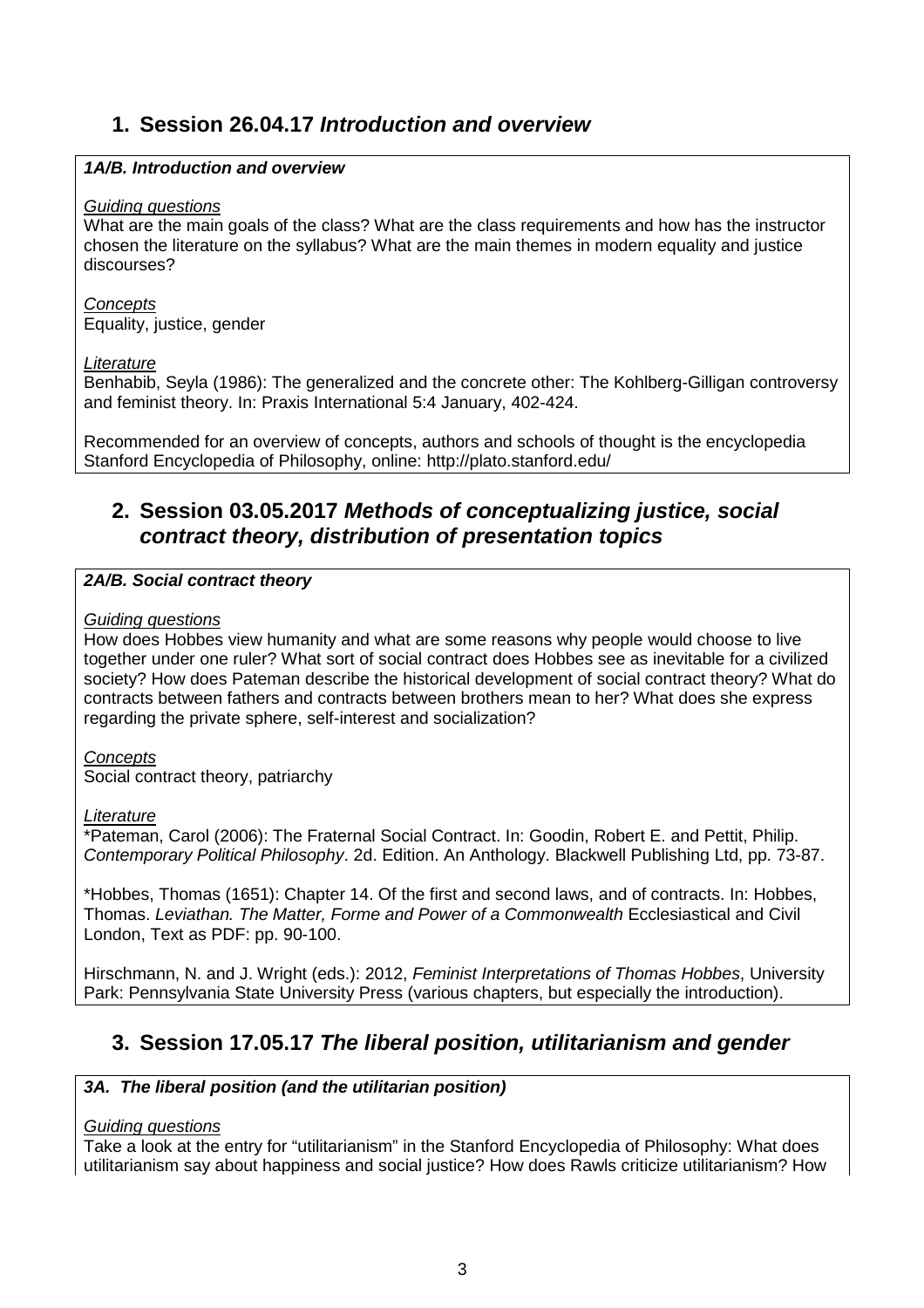does Rawls argue for a better understanding of justice and redistribution for society? Are you convinced by this method? Why or why not?

#### **Concepts**

Justice as fairness, primordial state, veil of ignorance, principal of freedom (first principle), principal of difference (second principle), equality of opportunity, utilitarianism, the liberal position

#### **Literature**

\*Rawls, John (1971): Chapter 1. Justice as Fairness. In: A Theory of Justice. Cambridge: Harvard University Press, pp. 3-34.

Overview for Utilitarianism: https://plato.stanford.edu/entries/utilitarianism-history/

Mill, John Stuart (1861): Chapter 2. What Utilitarianism is. In: Mill, John Stuart. Utilitarianism.

#### **3B. Gender and justice as fairness**

#### Guiding questions

What does Okin criticize about the theory of "justice as fairness"? Which role does family play? Can you reconstruct her criticism? Why or why not? What potential does Rawls theory for gender equity according to Okin?

#### **Concepts**

(The role of) the family, individuals and the head of the family for "justice as fairness", the private and public spheres in "justice as fairness"

#### **Literature**

\*Okin, Susan Moller (1989): Chapter 5: Justice as Fairness: For Whom? In: Justice, Gender and the Family. USA: Basic Books. pp. 89-109.

Okin, Susan Moller (2004): Gender, Justice and Gender: An Unfinished Debate. In: Fordham Law Review, 72:5, 1537-1567.

### **4. Session 31.05.17 The libertarian position and the communitarian position**

#### **4A. The libertarian position**

#### Guiding questions

How does Nozick define justice? How could a just world look specifically according to Nozick? What does Nozick assume? How do Rawls and Nozick's ideas of freedom differ? How does time and history play a role in justice, according to Nozick? Are you convinced by Nozick's libertarian position or not, and why? How could this concept be criticized from a gender perspective?

#### **Concepts**

Natural assets, the libertarian position, justice in holding: a) the principle of justice in acquisition, b) the principle of justice in transfer; the correction of justice in holding: the principle of rectification

#### **Literature**

\*Nozick, Robert (1974): (selections of) Chapter 7. Distributive Justice, In: Anarchy, State and Utopia. New York: Basic Books, pp.149-82, 213-31.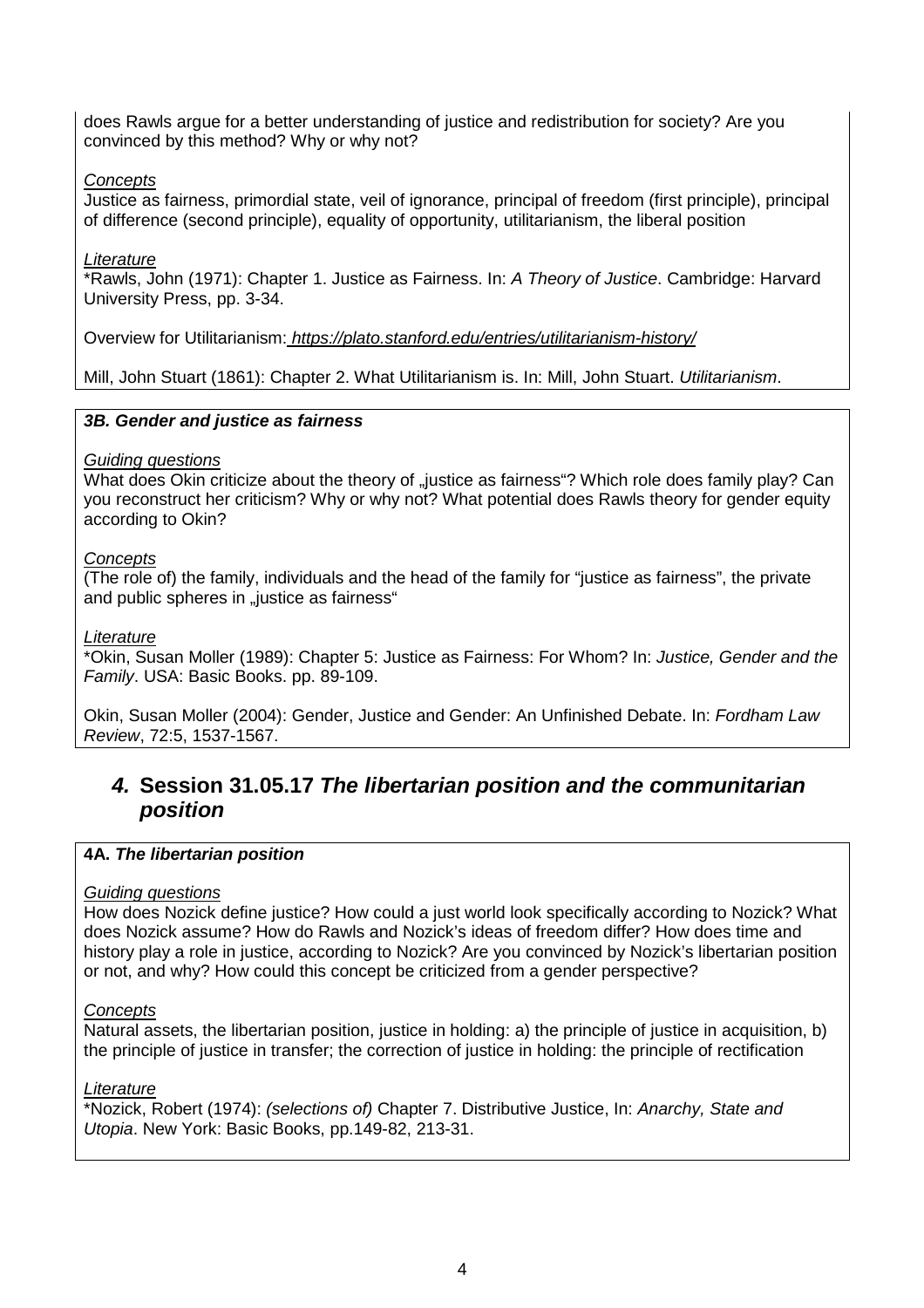Okin, Susan Moller (1989): Chapter 4: Matriarchy, Slavery and Dystopia. In: Justice, Gender and the Family. USA: Basic Books. pp. 74-88.

#### **4B. The communitarian position**

#### Guiding questions

What does communitarianism criticize about Rawl's libertarian position? How are women and "private" spheres included in the communitarian position? Are you convinced by this notion of fairness, why or why not?

**Concepts** 

Communitarianism, complex equality, spheres of justice

**Literature** 

\*Walzer, Michael (1983): Chapter 1. Complex Equality. In: Spheres of Justice. New York: Basic Books, pp. 3-30.

Frazer, Elizabeth (1999): Introduction. In: The Problems of Communitarian Politics. Unity and Conflict. Oxford: Oxford University Press, pp.1-9.

### **5. Session 07.06.17 Social rights and the welfare state**

#### **5A. Rights in historical development**

#### Guiding questions

How does Marshall conceptualize the development of rights in England? How is education important for citizenship? How does he view social classes and social inequalities? According to Marshall, how did the economic system influence the development of rights?

**Concepts** 

Civil, political and social rights

**Literature** 

\*Marshall, T.H. (1965): Citizenship and Class. In: Class, Citizenship and Social Development. New York, Doubleday Anchor. pp. 71-134.

#### **5B. Gender and the welfare state**

#### Guiding questions

How does Fraser use the utopian method to criticize society? How does Fraser conclude this exercise? Are you convinced? Why or why not?

#### **Concepts**

Fraser's 7 normative principles, universal breadwinner model, caregiver parity model, universal caregiver model

#### **Literature**

\*Fraser, Nancy (1997): After the Family Wage: A Postindustrial Thought experiment. In: Justice Interruptus. Critical Reflections on the "Postsocialist" Condition. Routledge, New York, London.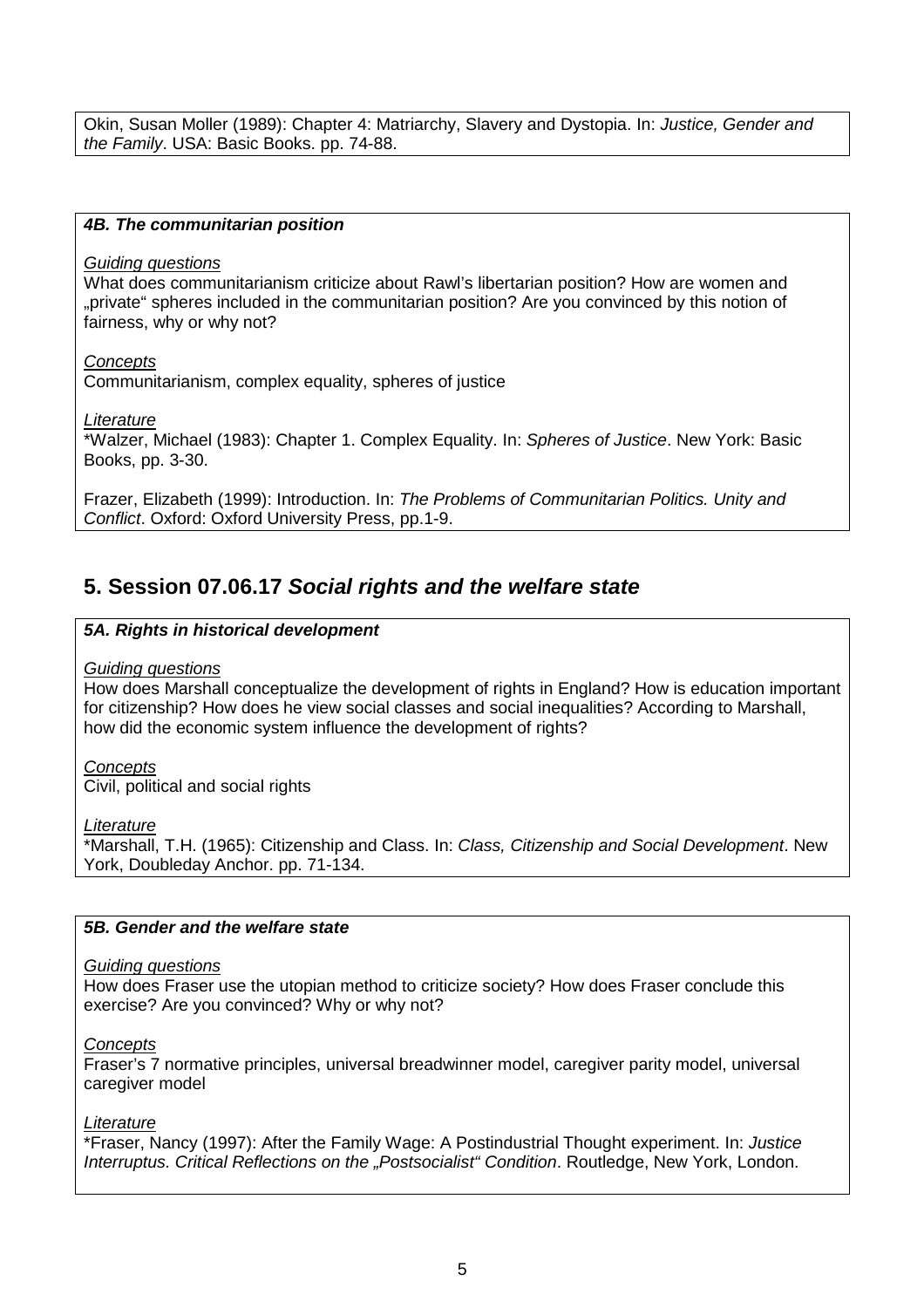Leitner, Sigrid (2003): Varieties of familialism. The caring function of the family in comparative perspective. In: European Societies. 4/2003. pp. 353-375.

# **6. Session 14.06.17 Capabilities and recognition/redistribution**

#### **6A. Capabilities**

#### Guiding questions

How does Sen describe utilitarianism? How does he analyze Rawls "justice as fairness"? How does Sen present his capability approach by the end of the article? Which specific ideas of human rights does Nussbaum have and how does such an approach contribute to gender equality according to Nussbaum? Does this convince you? Why or why not?

#### **Concepts**

Total utility, marginal utility, maximation, counterfactual, maximim, leximin, basic capability equality

#### Literature

\*Sen, Amartya (1980): Equality of What? In: S.M. McMurrin (Ed.). The Tanner Lectures on Human Values. Cambridge: Cambridge University Press, pp.1-26.

\*Nussbaum, Martha (2003): Capabilities as Fundamental Entitlements: Sen and Social Justice. In: Feminist Economics, 9(2), pp. 33–59.

#### **6B. Recognition/redistribution**

#### Guiding questions

Which dilemma does Fraser describe? How did it evolve? How does Fraser imagine solutions for this problem? Are you convinced? Why or why not?

#### **Concepts**

Socio-economic and cultural inequality, redistribution, recognition, affirmation, transformation

#### **Literature**

\*Fraser, Nancy (1997). From Redistribution to Recognition? Dilemmas of Justice in a "Postsocialist" Age. In: Justice Interruptus. Critical Reflections on the "Postsocialist" Condition. Routledge, New York, London.

### **7. Session 12.07.17 Group rights and round up of seminar**

#### **7A. Group rights**

#### Guiding questions

According to Kymlicka, what are the challenges of multiculturalism? Which group differientiated rights does he call for? Which concerns does Okin have? Who convinces you the most?

**Concepts**